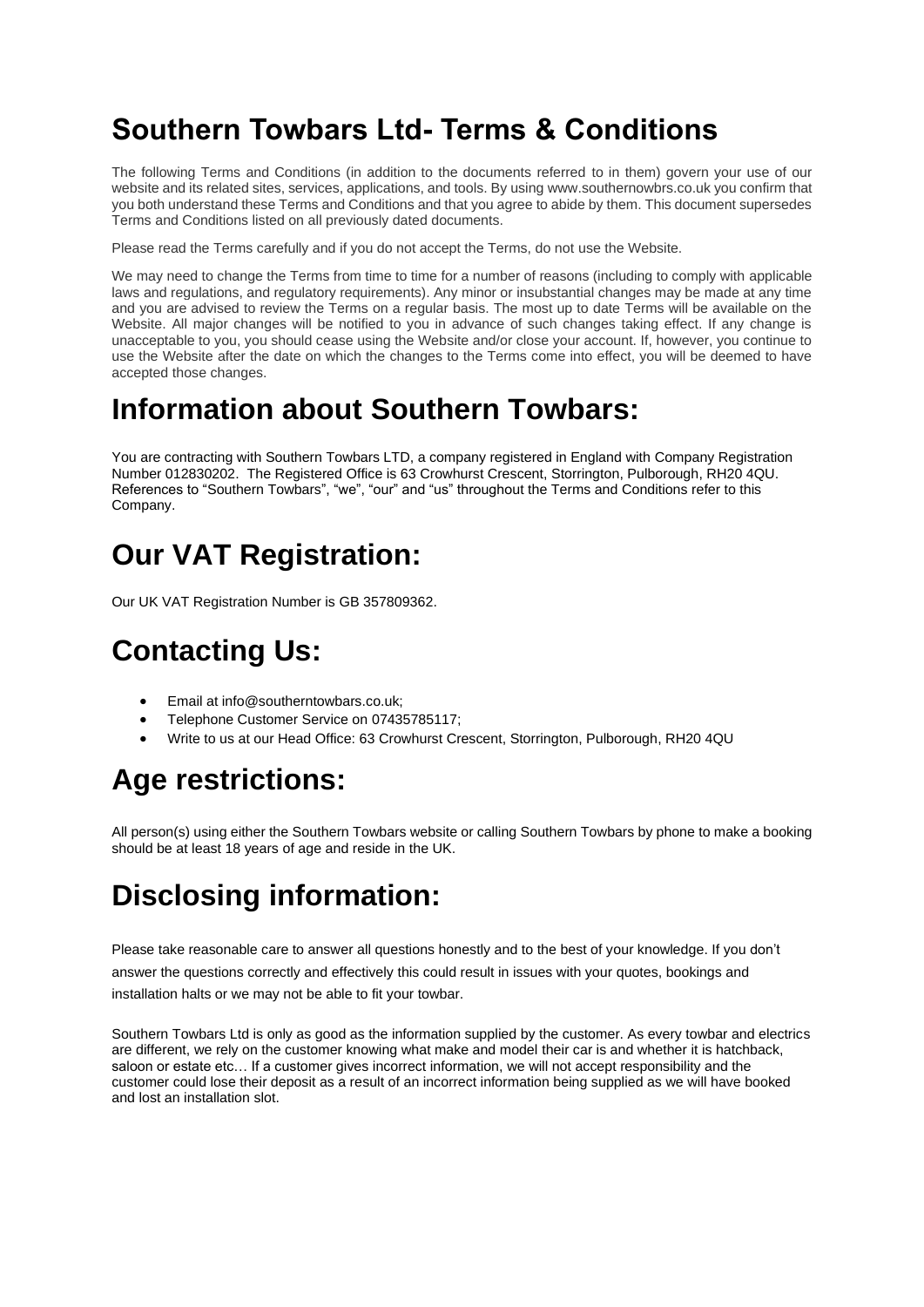# **Quotations, Payments & Refunds:**

## **Quotations**

Southern Towbars Ltd shall provide the you with detailed costing information of your vehicle before any work is started. All work and costs, including additional work following a vehicle inspection survey, must be approved by the customer before said work is carried out.

# **Pricing**

All pricing on this website is in pounds sterling and is inclusive of UK Value Added Tax. Unless explicitly stated, the cost of fitting any parts purchased is included in the price. The price of the goods and/ or services shall be the price specified by Southern Towbars Ltd in the Order Confirmation issued to you.

Our website contains a large number of goods and services and it is always possible that, despite our best efforts, some of the goods and/ or services listed on this website are incorrectly priced. We verify the prices included in your order to us as part of our processing procedures so that, where goods and/ or services are incorrectly priced we may, at our discretion, either contact you for your instructions in relation to your order or reject your order and notify you of such rejection.

Southern Towbars Ltd reserves the right, before the relevant contract is formed in accordance with these terms and conditions, to change the price of the goods.

#### **Quotations and Additional Work**

All quotations / prices shown on our website are subject to change at any time as they are dependent on the cost of goods provided by our suppliers. Where we have provided a quotation in writing either by post or email, it would be valid for 30 days.

Where they include a specific promotional offer, which has an earlier expiry date, the expiry date of promotional offers will be clearly marked.

Once work has started you will be informed immediately of any additional work identified. A new quotation will be produced on request and work will only be carried out with your agreement.

# **Locale**

Transactions may only to be made through this website by residents of, and/or individuals, located in the United Kingdom.

All services ordered or booked on this website are either carried out by one of our mobile fitting vehicles at the location agreed by Sothern Towbars Ltd in our Order Confirmation. Mobile fittings may not be available in some locations. Our sales team will inform you of this upon requesting a quotation.

# **Payment**

Southern Towbars Ltd require a deposit from you either £80 for all electrics and towbars installations. The remaining balance is payable to the fitter on satisfactory completion of the towbar installation.

Payment is preferred on credit or debit cards.

We don't like taking cash and we don't accept American Express due to the charges.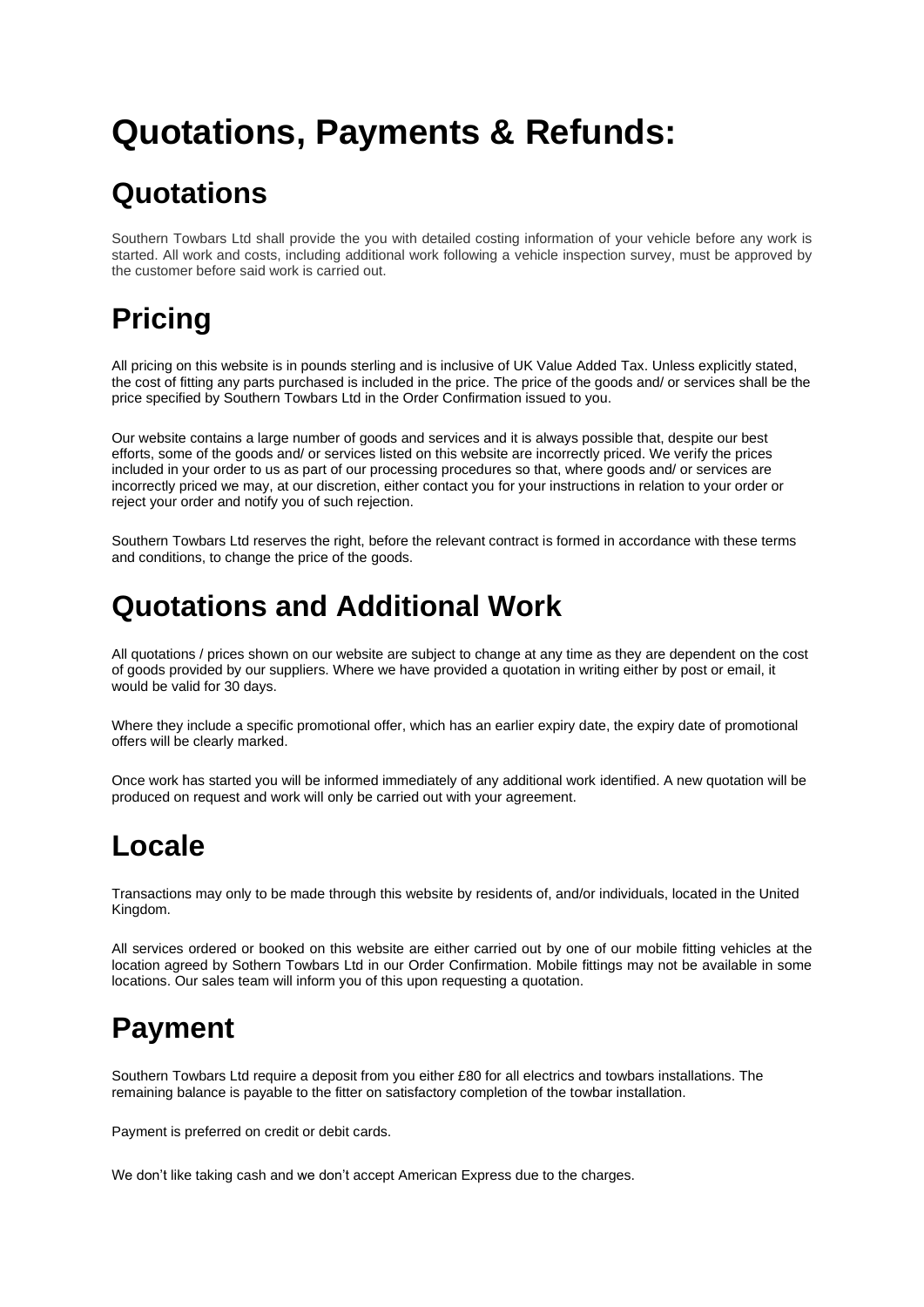If you fail to pay after the installation / completion of the towbar fitting or other aftermarket fitting we will add an additional charge of £25 to cover our admin, associated accounts / office costs in chasing payments. This is our standard late payment charge and is binding after booking an installation.

Should a transaction exceed £1,000 - or should a fraudulent transaction occur an alert will be raised.

If an invoice remains unpaid, we may pass on your details to an external collection company and all additional fees incurred will be the liability of the customer not Southern Towbars Ltd.

Southern Towbars Ltd reserves the right to ask for payment to be made via BACS/CHAPS.

By depositing funds into our account, you direct us and we agree to hold them, for the sole and specific purpose of using them in connection with the use of our services.

Unless otherwise stated, all examples given on the Website are given in Pounds Sterling.

#### **Refunds**

Subject to your statutory rights (which shall not be affected by this provision), it is not possible to offer refunds after purchase for any parts that have been used on your car. If you believe that a towbar or electric relay that we have fitted is faulty, we will offer you the option of purchasing a replacement while the original part is sent to the manufacturer for analysis. If the manufacturer confirms that the product is faulty the cost of your replacement purchase will be refunded. We do however offer extensive guarantees on our work and parts (see separate section).

#### **Invoice offer codes**

This relates to our invoice codes only. No other codes are currently available.

- **1.** Discount applies strictly for Towbar fitting orders only. This does not apply to any other products we offer.
- **2.** Discount may only be used once, and you must quote the invoice number.
- **3.** The discount is not valid through our website and strictly to over the phone sales.
- **4.** In the event of a cancellation, you will be refunded the amount paid which incorporates the offer.
- **5.** Southern Towbars Ltd reserves the right to cancel any discount codes without prior notice.

#### **Promotions**

To participate in any Southern Towbars Ltd promotional event, entrants will be deemed to have understood and accepted these terms and conditions and are subsequently bound by them.

**1.**The prize draw ("Promotion") is open to residents of the UK (excluding Northern Ireland) aged 18 years or over, excluding employees and their immediate families (defined as parents, siblings, children & spouse regardless of where they live) of Servicing Stop Ltd ("Promoter"), its affiliated companies, their agents or anyone professionally connected with this promotion.

**2.**The winner will be selected at random (under independent supervision) from all qualifying submitted entries.

**3.**The winner(s) will be notified by phone and email according to the contact details supplied on their booking and will be given full details of how to redeem their prize. Winners will have seven days to respond to the email to redeem their prize in accordance with instructions from the Promoter. If a winner fails to redeem their prize within this time period, the Promoter reserves the right to award the prize to another entrant.

**4.**The Promoter reserves the right to request proof of age and identity of winners.

**5.**Any breach of these terms and conditions may invalidate an entry and/or result in a forfeit of the prize.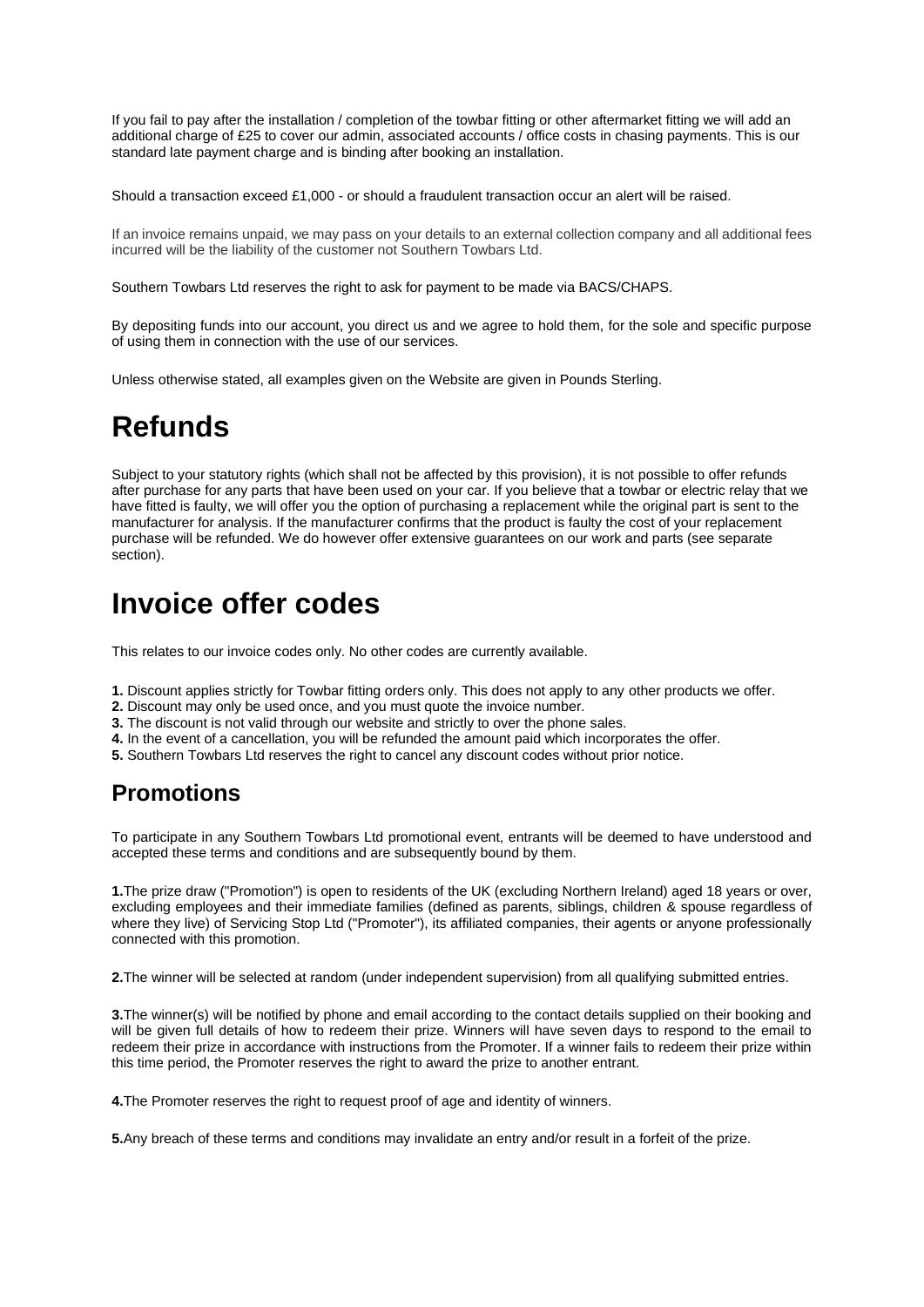**6.**Winners names will be available on request by writing to Promoter at Southern Towbars Ltd, 63 Crowhurst Crescent, Storrington, Pulborough, RH20 4QU and may be identified within subsequent marketing emails. The Promoter's decision is final in all matters relating to this Promotion and no correspondence will be entered into.

**7.**The Promoter reserves the right to terminate, amend, extend this promotion in wholly exceptional circumstances outside its control.

**8.** By entering this Promotion, all entrants consent to the transfer of their personal

**9.**By entering, all entrants agree to the Promoter announcing them as winners and using their entry across their social media channels and through online advertising.

**10.**By entering, all entrants agree to being photographed, interviewed and filmed and featured in post activity marketing material relevant to the Promotion.

**11.**The Promoter reserves the right to remove any offensive, incomprehensible or otherwise inappropriate entries. The Promoter shall not be liable for any late, lost, incomplete, inappropriate or incomprehensible entries.

**12.**These Terms and Conditions shall be governed by English law and the courts of England and Wales shall have exclusive jurisdiction.

# **General Terms and Conditions of Sale**

#### **Point of Legal Contract Creation:**

When you place an order or accept a quotation via the website, email or phone you have agreed to purchase services from, or to have goods fitted by, Southern Towbars to your vehicle this constitutes an "offer". This does not constitute the "acceptance" of your order, irrespective of whether any payment that has been taken previously by Southern Towbars.

Southern Towbars will send you an e-mail confirming receipt of your order and containing the vehicle details and location to be fitted. This constitutes as a binding contract between you and Southern Towbars Ltd.

You will need to read this email thoroughly and check that you have provided us with the correct detail's car make, model, style, registration plate etc.

Southern Towbars cannot be held responsible for information you have provided that is inaccurate. Any towbars, associated electrics and accessories will be bought in good faith and on the information, you have provided to us. You have the opportunity to check this information and if it is incorrect you should contact us as soon as possible and within 7 days of the fitting so we do not purchase the incorrect items for your vehicle.

Your order will be confirmed by a second email (the "Order Confirmation"), once we have checked the availability of your preferred fitting dates, and the availability of all the parts needed to carry out the work.

We make every effort to be able to fulfil your order and ensure your towbar fitting goes smoothly. Normally 7 days before the fitting we will contact the suppliers and order your goods to be delivered for your fitting / installation. We will only email or contact you if we are unable to supply or fit the towbar or other item to your vehicle. If we contact you and we are unable to supply the towbar or electrics due to a supplier or manufacturer problem then we will give you the option to move the booking (for free) to when we can get a towbar for your vehicle or give you a full refund of what you have paid.

Southern Towbars Ltd source our towbars from different suppliers to ensure that we give the customer best value for money. Our suppliers are Tow Trust, Westfalia, Witter and PCT to name but a few. You can specify a brand when you place your order, this may affect the price and the fitting date if your required product is out of stock.

You should always plan to have your towbar installed several weeks before using it as there can be problems with manufacturers getting the towbars and this can cause undue delays. It is always best practice to get your towbar installed before booking a holiday as problems do occur with suppliers and manufacturers which are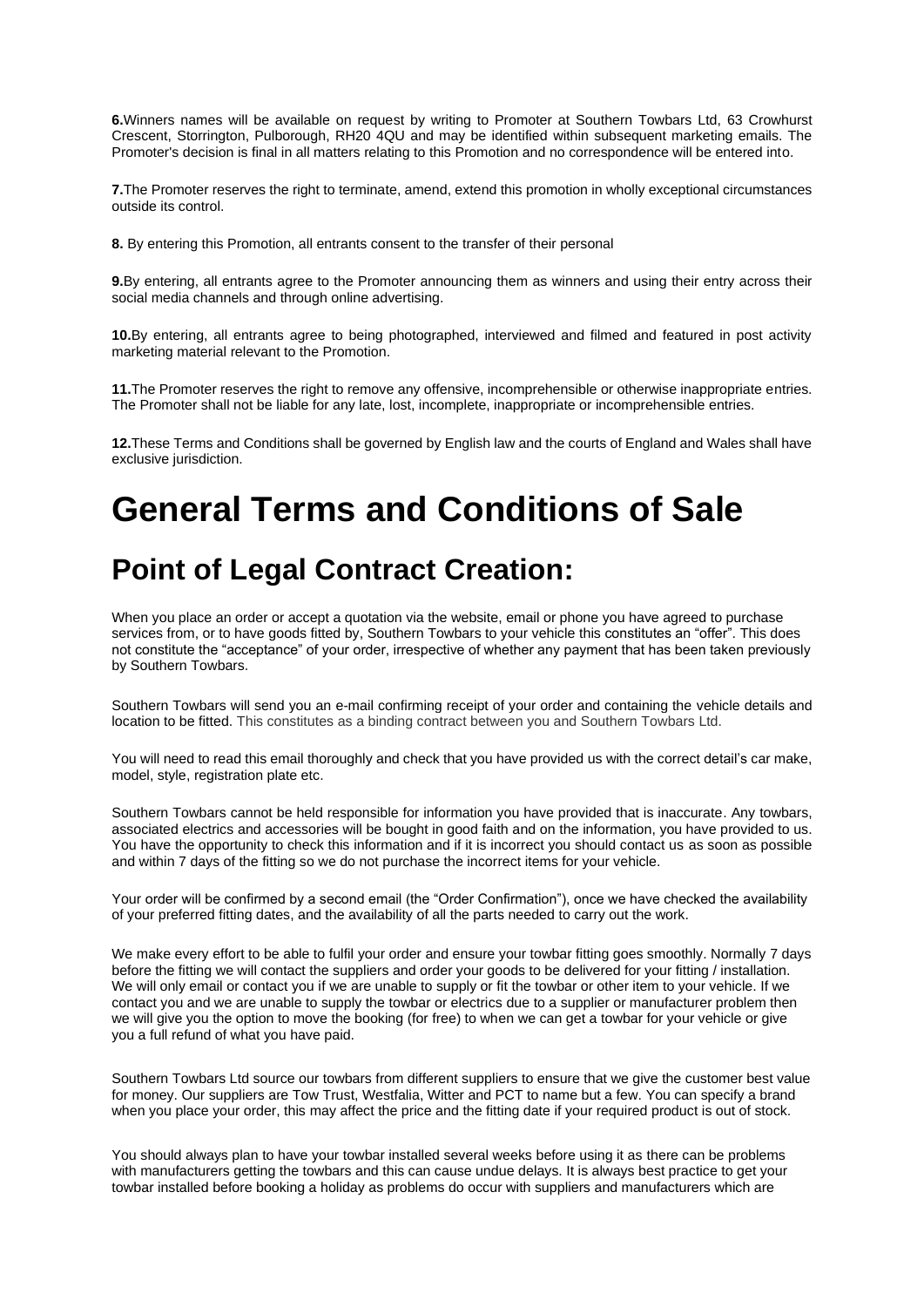outside of our control. Southern Towbars Ltd accepts no responsibility for loss of holiday time or vehicle time off the road due to a manufacturer or supplier issues; faulty or damaged goods. We endeavour to keep you updated but as towbars and electrics are bought on a just in time basis, we will not be responsible for towbar fittings not taking place due to manufacturer, supplier or other problems like staff sickness, traffic, vehicle problems etc.

You should not under any circumstances arrange to use your towbar for holidays etc until it is fitted and that you have tested the towbar and all electrics with your cycle carrier, trailer or caravan.

Southern Towbars Ltd take all reasonable steps to ensure the accuracy of the information for the fitting and will order the correct towbar from the manufacturers however sometimes manufacturers deliver incorrect part or towbars. We will not accept responsibility for the delivery or non-delivery of towbars that affect your installation date as this is outside of our control.

Most vehicles will require a bumper cut in order to fit your towbar. Should you not wish for any alterations to be made to your bumper, please specify at the time of booking to allow us to look at alternative options. If this is not specified at the time of booking; please note alterations will be made and we cannot be liable for the costs incurred.

If Southern Towbars Ltd is not able to fulfil the contract, does not accept your offer and/or does not issue an order confirmation to you due to reasons beyond our control or any of the problems laid out above then we shall make a full refund of any payments made by you as part of the ordering process.

These terms and conditions form the basis of our contract with you for the purchase of its services. They shall govern the contract to the entire exclusion of all other terms or conditions.

Southern Towbars LTD retains the right to refuse to accept your order solely at its discretion. If there is concern that there is an attempt to place an order dishonestly, fraudulently, by impersonating someone else or by attempting to use payment details which have been stolen, we will make additional checks and if appropriate involve external authorities. We reserve the right to refuse to serve any one without further explanation.

#### **Booking with us**

Our staff treat all customers with utmost respect, and we expect the same in return. We will not tolerate rude, aggressive or abusive behaviour to any of our staff at any point, your booking will be cancelled immediately, and any further service will be refused.

# **Booking date & time**

Where you have selected a specified booking date this is a 'preferred fitting date', not a definite date which is confirmed. We will endeavour to honour this. However, in some cases we will need to change the date depending on availability of stock, weather, sickness etc. If we need to change the date of your booking, we will give you as much notice as possible.

If you have ordered work for fitting by a Southern Towbars LTD Mobile Van, one of our mobile service centre controllers will contact you within 2 working days of the date of order to arrange a mutually convenient time slot for our fitter to visit. Fitting appointments offered for mobile units are an arrival time of between 8am and 6pm.

We will do our best to ensure that our mobile unit arrives with you during the indicated time period and to complete the work within the estimated time given to you, however, the time of the booking shall not form a contractual term. It is important to remember that arrival times are estimated because there might be traffic issues or problems outside of our control which can delay our drivers. We will inform you as soon as reasonably practicable of any delays or complications.

On arrival, our fitters will require proof of identity i.e. Name ID (Driver's License, Passport etc.) along with your card you used to purchase the towbar/goods. This will ensure all towbar bookings are fitted correctly and will prevent any fraudulent bookings.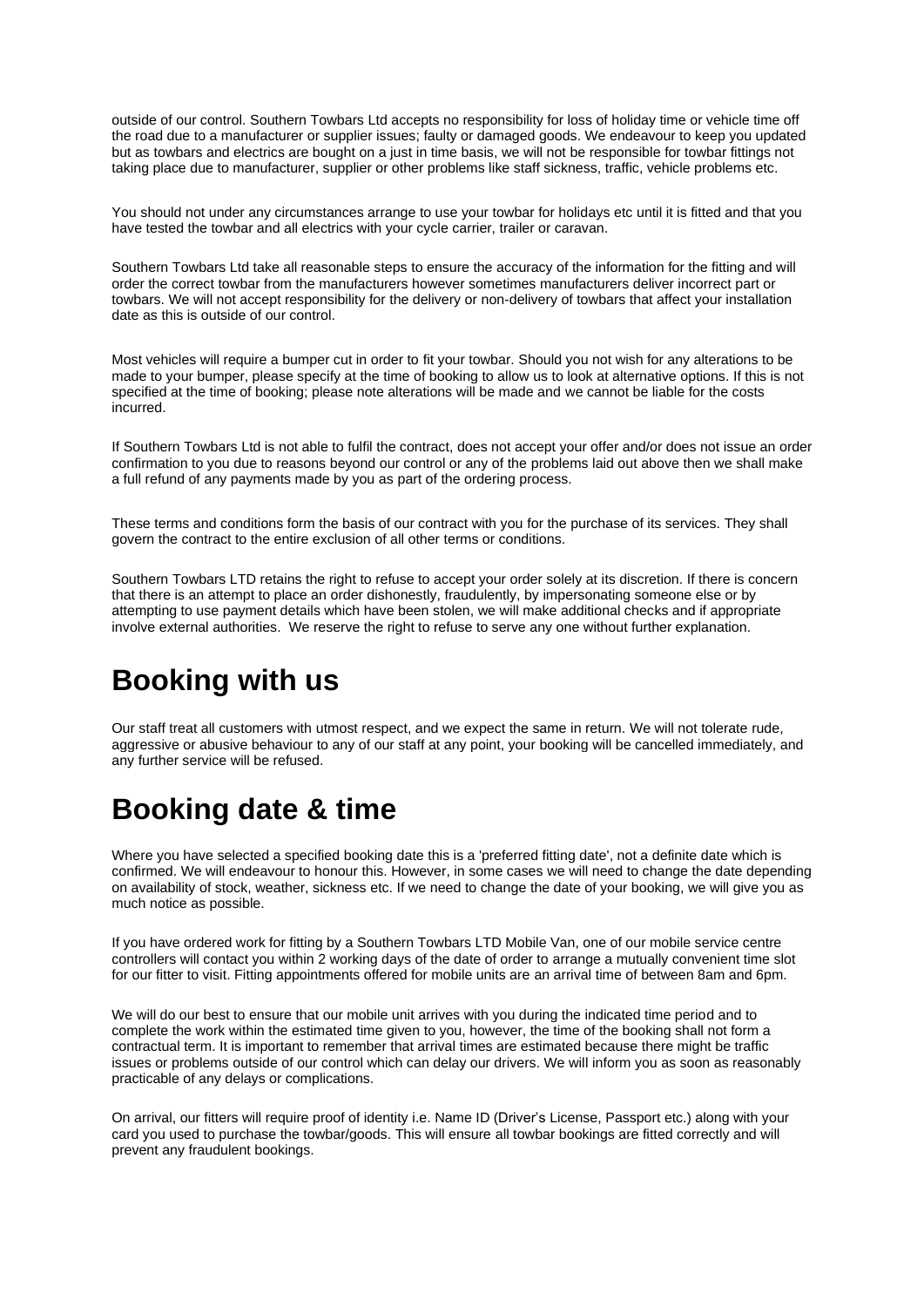#### **Goods Bought Mail Order / Supply Only**

You have the right to cancel your order within 14 days from the point at which you receive your goods. You must inform us in writing, or by email to info@southerntowbars.co.uk that you would like to return your goods.

The goods must be returned unopened in their original packaging in order that we can re-sell them. We will refund the cost of the goods only. The cost of postage and delivery will be deducted from any monies owed.

It is your responsibility to return the goods to us at your own cost. You can arrange this yourself, or we can arrange it for you via our own courier. The cost of this would be discounted from your refund.

Southern Towbars Ltd undertakes reasonable steps to ensure the accuracy of the information on this website but due to the range and complexity of bumpers and trim fitted to vehicles during manufacture and in the aftermarket, we cannot guarantee the accuracy of this information and the results of the said applications on this website. Southern Towbars Ltd accepts no responsibility for, and excludes all liability for, any losses suffered as a result of any applications on this website that are used by you to select the parts for your vehicle (using either the vehicle registration plate or the vehicle type) or by failing to provide the correct information for your vehicle.

Southern Towbars Ltd also accepts no responsibility for and excludes all liability for any losses suffered as a result of any of our customers selecting and/ or ordering from us the incorrect towbar, or electrics specification, provided that nothing in these terms limits or excludes Towbars liability for death or personal injury caused by its proven negligence.

#### **Key limitations to our work**

In order for Southern Towbars Ltd to complete any work to your vehicle we require;

**Space;** Our fitters will need to park their vehicles directly behind or at the side of your vehicle in order to complete any work. Our fitters will need adequate room to work on your vehicle and with close access to their vehicle to use tools required to complete fitments etc.

**Safety;** You must ensure the safety of our fitters. We cannot fit towbars or complete any work on a busy road, multi-storey building or any of the such. Our fitters need to be able to work in a safe area without risking any harm to themselves or your vehicle.

**Vehicle;** Most vehicles will require a bumper cut in order to fit your towbar. Should you not wish for any alterations to be made to your bumper, please specify at the time of booking to allow us to look at alternative options. If this is not specified at the time of booking; please note alterations will be made and we cannot be liable for the costs incurred.

**Law;** We cannot fit towbars to any vehicles by parking on double yellow lines or any of the such which breaks the law as per the DVLA laws.

It is always the intention of southern Towbars Ltd to complete your towbar within 1 day. Sometimes - due to reasons beyond the control of Southern Towbars Ltd - late delivery may be necessary. Should this be the case, you will be advised accordingly by a service advisor.

A diagrammatic record of visible damage existing on your vehicle will be made by our technician before starting work on your vehicle. We exclude all liability for repair of damage, whether visible or not, existing before we began to work on your vehicle.

This applies specifically to the exhaust on your car; In many cases we need to lower the rear exhaust system to gain access to fit the towbar. We will not pay to replace exhaust parts where damage occurs due to pre-existing corrosion of the exhaust system on your car.

If at any point during the fitment it becomes apparent that further parts, or work are required we will stop work, will advise you before proceeding further and explain your options. At this point you are free to request that no further work is carried out, you would only be liable for our costs incurred by us as we have attended your address and attempted to fit the towbar, if there is remaining balance owing to you this would be refunded to your card. All additional work is subject to VAT as required by UK law.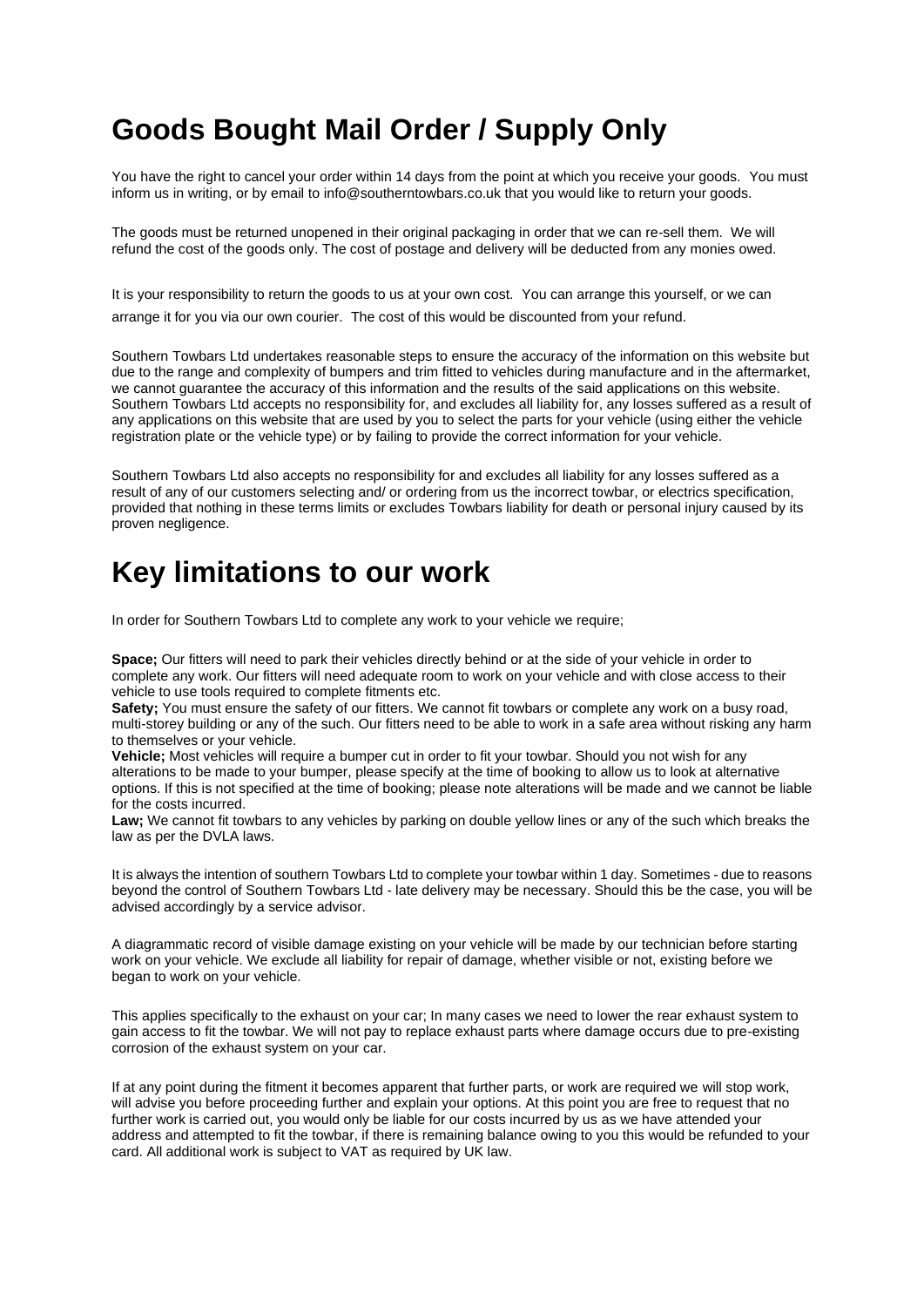The fitting of a towbar to your vehicle will be subject to a visual inspection of your vehicle prior to the work starting. The customer would normally be present at this point however not essential as vehicle inspection form detailing any damages to your vehicle will be carried out before any work takes place on your vehicle.

Southern Towbars Ltd are not liable for any damage done to your vehicle before the installation or after the installation. We are not responsible for any damage to the vehicle once we have left the fitting.

Southern Towbars Ltd shall not be held responsible for loss, theft or damage to item(s), valuables or monies contained within the vehicle for the duration of the contracted work

Southern Towbars Ltd is not liable for any loss, damage or delay in the services it provides should such services be subject to: an act of God, industrial action such as strikes or government disputes, factors outside the control of Southern Towbars Ltd.

## **Our liability to you**

Southern Towbars Ltd will not be liable for any economic losses arising in any manner whatsoever out of any delays to, or complications with, the fulfilment of an Order, provided that nothing in these terms limits or excludes Southern Towbars Ltd liability for death or personal injury caused by its proven negligence. This includes any losses incurred from missed holiday, or caravan site deposits etc. You should not under any circumstances arrange to use your towbar for holidays etc until it is fitted and that you have tested the towbar and all electrics with your cycle carrier, trailer or caravan.

We will perform our service to the best of our ability, however sometimes damage can occur when installing a towbar to your car. In this event we will repair your vehicle to its condition before the damage occurred.

Southern Towbars Ltd must in all circumstances be allowed to remedy / rectify / make good any issues / problems you have with your vehicle.

You acknowledge that the cost to us of repairing your vehicle in the event that we damage it is likely to exceed the amount we are paid for our service. You agree that our total liability to you both for any service failure or vehicle damage is limited to: (A) the total cost of repairing any damage we cause to your vehicle; Except as stated above, you agree that unless we have written to you to confirm otherwise before we begin work, you and Southern Towbars LTD do not intend that Southern Towbars LTD reimburse or compensate you for loss of income, loss of use of your vehicle, costs or expenses incurred from loss of use of your vehicle, loss of business or profits or pure economic loss or indirect or consequential loss suffered by you as a result of our work.

DO NOT instruct a third party to look at the vehicle until we have been given the opportunity to rectify the problem you are having. Instructing a third party to look or interfere with the electrics or towbar will void your warranty. A third party would be a dealership, accident management company, AA, RAC, Green Flag, Garage or any other person whether qualified or not. If you allow a dealership or an accident management company to manage the repair process in relation to your vehicle without giving prior approval in writing/email then we will not be liable for the costs of this and would result in you being liable for the full costs A dealership or accident management company is likely to offer to provide you with a replacement vehicle. The costs of that vehicle are likely to be very high (thousands of pounds) We will not pay for the costs of any vehicle supplied to you unless we have arranged the rental directly on your behalf. Please be aware the costs to the dealership and accident management company will be your personal liability and you may be at significant financial risk if you choose to use their services.

#### **Removed Parts**

With the exception of Warranty and Service Exchange Parts, removed parts will be disposed by Southern Towbars LTD. Southern Towbars Ltd are committed to reducing our own environmental footprint whilst also using resources responsibly and reducing waste. Disposal will be in accordance with current environmental regulations and legislative requirements. If you require any parts, such as bumper crash beams to be retained and left with you, you must ask the fitter at the time of fitting, parts cannot be returned later.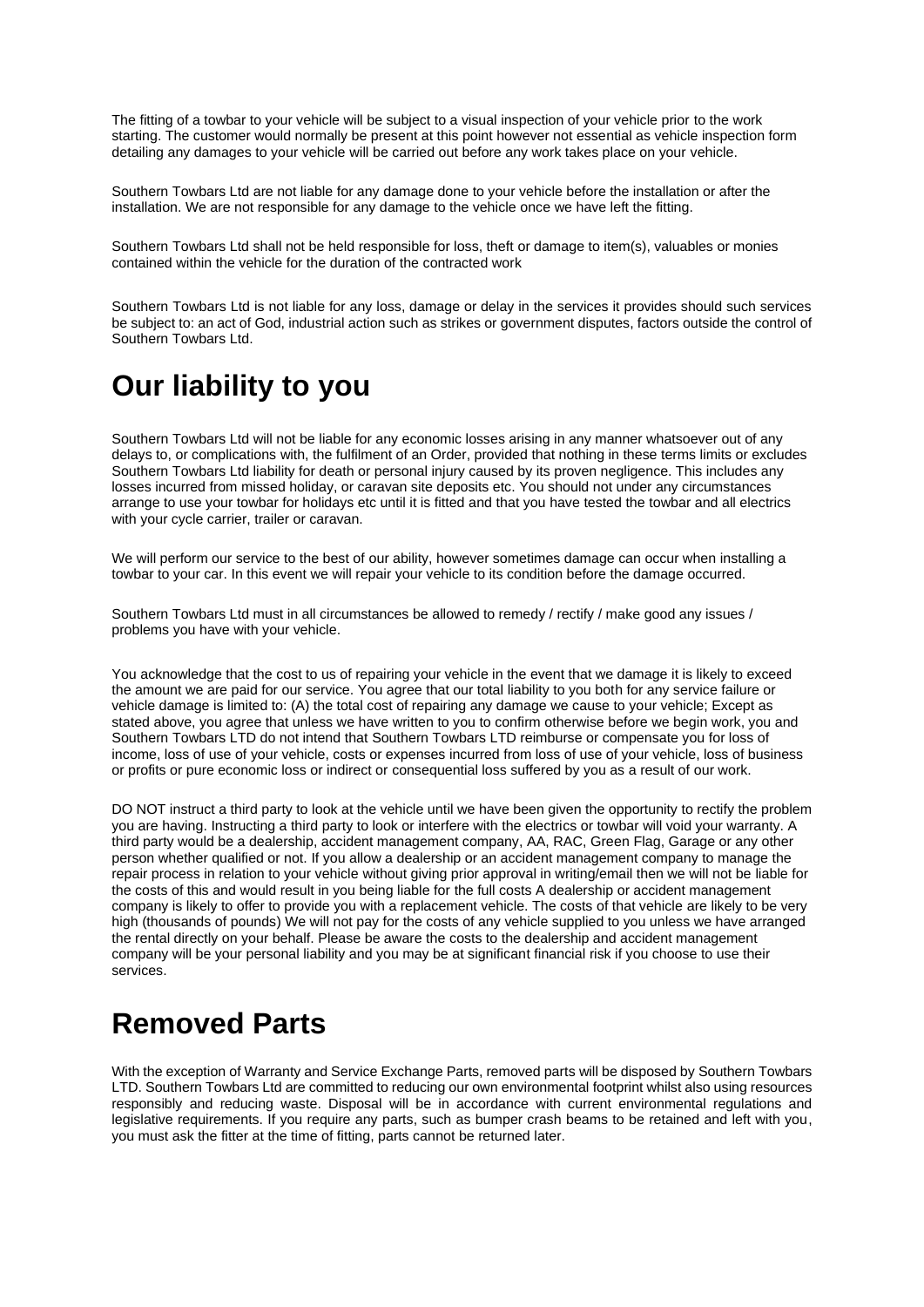## **Exchanges**

Subject to your statutory rights (which shall not be affected by this provision), once fitted to your vehicle a towbar or any other part cannot be exchanged.

#### **Cancellation / Movement of Bookings and Purchases**

Appointments can be rescheduled to an alternative date; this is subject to availability.

You have the right to cancel any online purchase or booking of services without charge by giving written notice prior to the day of service, unless southern Towbars Ltd has, with your consent, commenced the performance of the services and incurred cost.

When you have paid a deposit for any services from Southern Towbars Ltd and you are not available at the scheduled appointment without making an appropriate cancellation or alternative arrangement with Southern Towbars Ltd, we will have incurred costs for the purchases of electrics and towbars (this are specific to your vehicles make model and year) We will be entitled to retain 100% of the deposit and be liable to pay the cost of parts ordered. If we have not incurred any costs you will not be charged or lose your deposit.

# **Right to cancel (Cooling off period)**

You have the right to cancel your order within 14 days from the point at which we accept your order. However, where you ask us to commence with your order within this period you agree to waive the right of cancellation.

There will be no charge provided no costs have been incurred. Where costs have been incurred you will only pay for the work completed or the cost incurred. Where you cancel your order within 7 days of your installation date the parts for your installation will have already been ordered from our suppliers, as such a 20% restocking fee would be discounted from any refund.

Payment for costs incurred will be required at the time of cancellation. The whole payment will be refunded only if no costs have been incurred.

#### **Disclaimer: Selection of the Correct Parts for your Vehicle**

The fitting of parts to your vehicle will be subject to a visual inspection of your vehicle prior to the work starting to check the towbar mounts for corrosion. If corrosion is found that will prevent safe fitting of the towbar the fitters

# **Disclaimer: Parking Sensors**

If your car is equipped with rear parking sensors, we do not recommend the fitment of a fixed flange ball towbar. In most cases a fixed swan neck towbar will be suitable. However, the only way to fully guarantee that your parking sensors will not pick up the towbar neck is to have a detachable towbar fitted. If you choose at your discretion to have a either a fixed flange ball or swan neck towbar fitted, Southern Towbars Ltd will not be held liable if your parking sensors pick up the towbar neck. In such circumstances it may be possible to upgrade the towbar neck to a detachable and we will provide you with a quotation to do this. This is not possible with all towbars.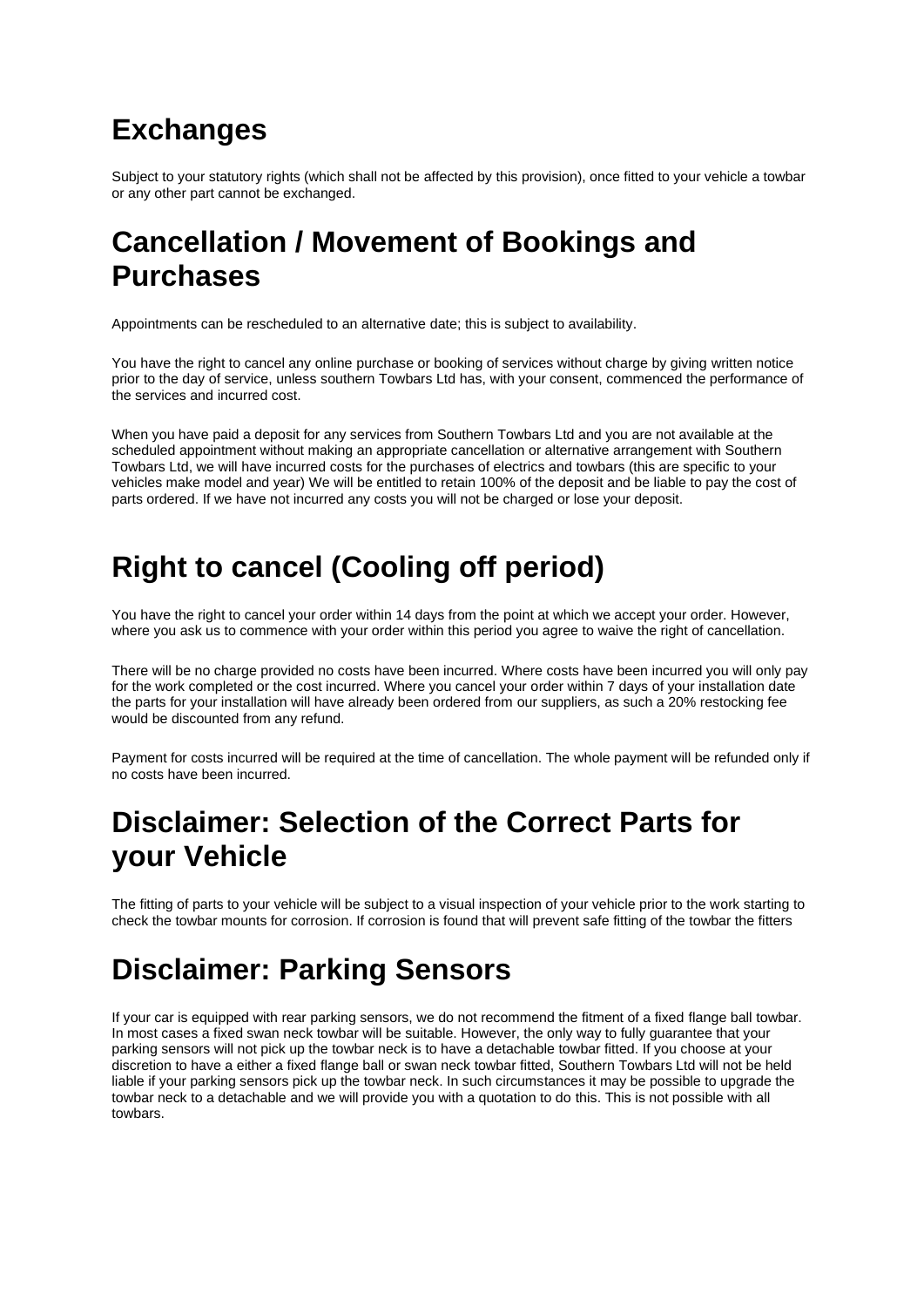#### **Disclaimer: Alko Stabilisers and Towballs**

Some caravans are equipped with an Alko Stabiliser. You must inform us at the time of booking confirmation if you intend to tow a caravan equipped with an Alko stabiliser. Alko stabiliser requires extra clearance and a longer neck for the towbar and therefore require an Alko ball to be fitted. Fixed swan neck, detachable swan neck, and detachable flange towbars usually have this clearance as standard. If you choose a fixed flange towbar, you must also order a compatible Alko towball. You may provide your own towball for our fitter to fit, but in this case, we do not offer a guarantee for the condition of the towball. Southern Towbars Ltd will not be held liable for any damage to your car or caravan caused by using a caravan equipped with an Alko stabiliser with a non-compatible towball. It is for the customer to check for clearance between the stabiliser and the car before towing.

Alko stabilisers require the paint to be removed from the towball before towing to prevent contamination of the stabiliser friction pads. Our fitter will not do this for you, and it is your responsibility to do it after the towbar fitment. Lightly rub the towball head with sand paper to remove some of the paint from it. Stabiliser grip at the sides so paint should be removed from the sides of the towball as well.

Failure to do so will result in added expenses and delays in completing the fit.

## **Faults**

Your towbar installation will be tested by our fitter at the time of installation. However, if you discover a fault with your towbar or wiring you should inform us immediately.

We will arrange for our fitter to call out at the earliest available time. Please note that if we discover that any fault is not related to our installation, there is a £35 + vat call out fee. This is simply to cover our costs in coming out to you.

We will not pay any charges from any 3rd party unless they are agreed by us in advance. In the event that we agree to pay any costs we will only pay for like for like replacement of any parts.

#### **Guarantees**

We offer a 12-month guarantee on the installation of your towbar and electrics. We shall free of charge repair any faults that appear and you report to us during this time.

In respect of all goods manufactured and supplied to us by third parties we will pass on to you (in so far as possible) the benefit of any warranty given to us by such third parties and will (on request) supply to you details of the terms and conditions of such warranty and copies of any relevant product information sheets, technical data sheets or product leaflets issued by third parties and you shall be solely responsible to the entire exclusion of us for complying with all of these.

Our liability under this Condition shall be to the exclusion of all other liability to you whether contractual, tortious or otherwise for defects in the goods and/or cost of labour or for any loss or damage to or caused by the goods and all other conditions, warranties, stipulations or other statements whatsoever concerning the goods, whether express or implied, by statute, at common law or otherwise howsoever, are hereby excluded in particular (but without limitation of the foregoing) we grant no warranties regarding the fitness for purpose, performance, use, nature or merchantable quality of the goods, whether express or implied, by statute at common law or otherwise howsoever.

#### **General Guarantee Conditions**

The guarantees apply from the date of original purchase.

Guarantees are not transferable and only apply to the person who made the original purchase.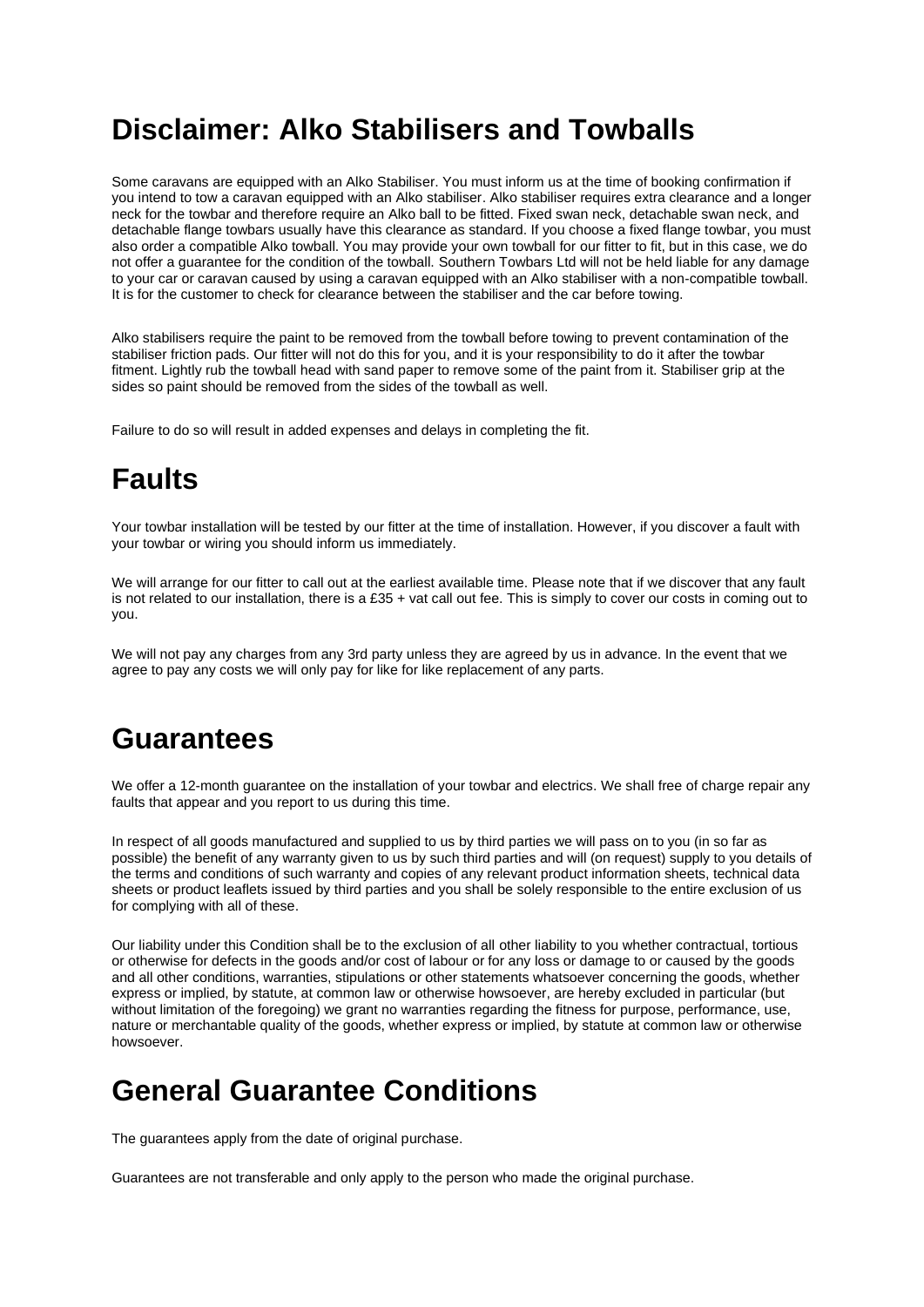Please ensure you retain your invoice, as proof of purchase is necessary before work can be carried out under the guarantees.

All parts originally purchased at Southern Towbars Ltd are covered by these guarantees, however, parts failing as a result of criminal or malicious damage, fire, theft or where the parts have been used for motorsport, hire vehicles or taxis are excluded.

If work is required to be carried out other than by Southern Towbars Ltd, approval must be obtained in advance from Southern Towbars Customer Service. The guarantee may be invalidated when parts are repaired by a garage or individual other than by Southern Towbars. We will be not responsible for any part removed from the vehicle or adjusted by any person other than Southern Towbars Ltd.

These guarantees do not cover any defect caused by reasonable wear, tear or corrosion, or any costs incurred through loss of use. Manufacturer's conditions of sale apply to all goods sold.

These guarantees do not extend to any monetary or compensatory claim, in particular consequential or additional losses.

All Southern Towbars Ltd guarantees are in addition to your statutory rights.

#### **General Data Protection Regulations:**

#### **Use of Website Content**

The contents of this website (including without limitation all website design, text graphics, the selection and arrangement thereof and all software compilations, source code, software and other material) are the copyright of Southern Towbars Ltd and must not be altered, copied, published or distributed without prior written consent by Southern Towbars Ltd. You may view this website and print or download any parts of it for personal, noncommercial purposes only. By using and/or visiting any section (including sub-domains) of the Southern Towbars Ltd website or any other websites or applications that we own (the "Website") and/or registering on the Website, you agree to be bound by (I) these Terms and Conditions; (ii) our [Privacy Policy;](https://www.servicingstop.co.uk/privacy_policy.html) (iii) our [Cookies Policy](https://www.servicingstop.co.uk/cookie_policy.html) and (iv) the Rules applicable to the services we offer, and are deemed to have accepted and understood all the Terms.

#### **Links to Third Party Websites**

Southern Towbars Ltd website may contain links to websites operated by third parties other than ones we own. Such links are provided for your reference only. We do not control these websites are not responsible for the content of these websites. Any use of that site by you or any arrangements entered into by you with the owners of those websites is at your own discretion and risk. You should use an anti-virus program on all material downloaded from the internet.

PRIVACY POLICY - Details of our privacy policy can be found [here](https://www.servicingstop.co.uk/privacy_policy.html)

# **Liability Disclaimer**

All content provided on this website is for information purposes only and does not in any manner create a legal contract between Southern Towbars Ltd and you except only when agreed by Southern Towbars Ltd in relation to an order of goods and/ or services made by you through this website which is accepted by Southern Towbars Ltd.

Without limiting the foregoing, the information, software, goods, and services published on this website may include inaccuracies or typographical errors. Changes are periodically made to the information. Southern Towbars Ltd and/or its respective suppliers may make improvements and/or changes in this website at any time. Southern Towbars Ltd and/or its respective suppliers make no representations about the suitability of the information, software, goods and services contained on this website for any purpose. All information, software, goods, services and materials including text, graphics and are provided "as is" without warranty of any kind. To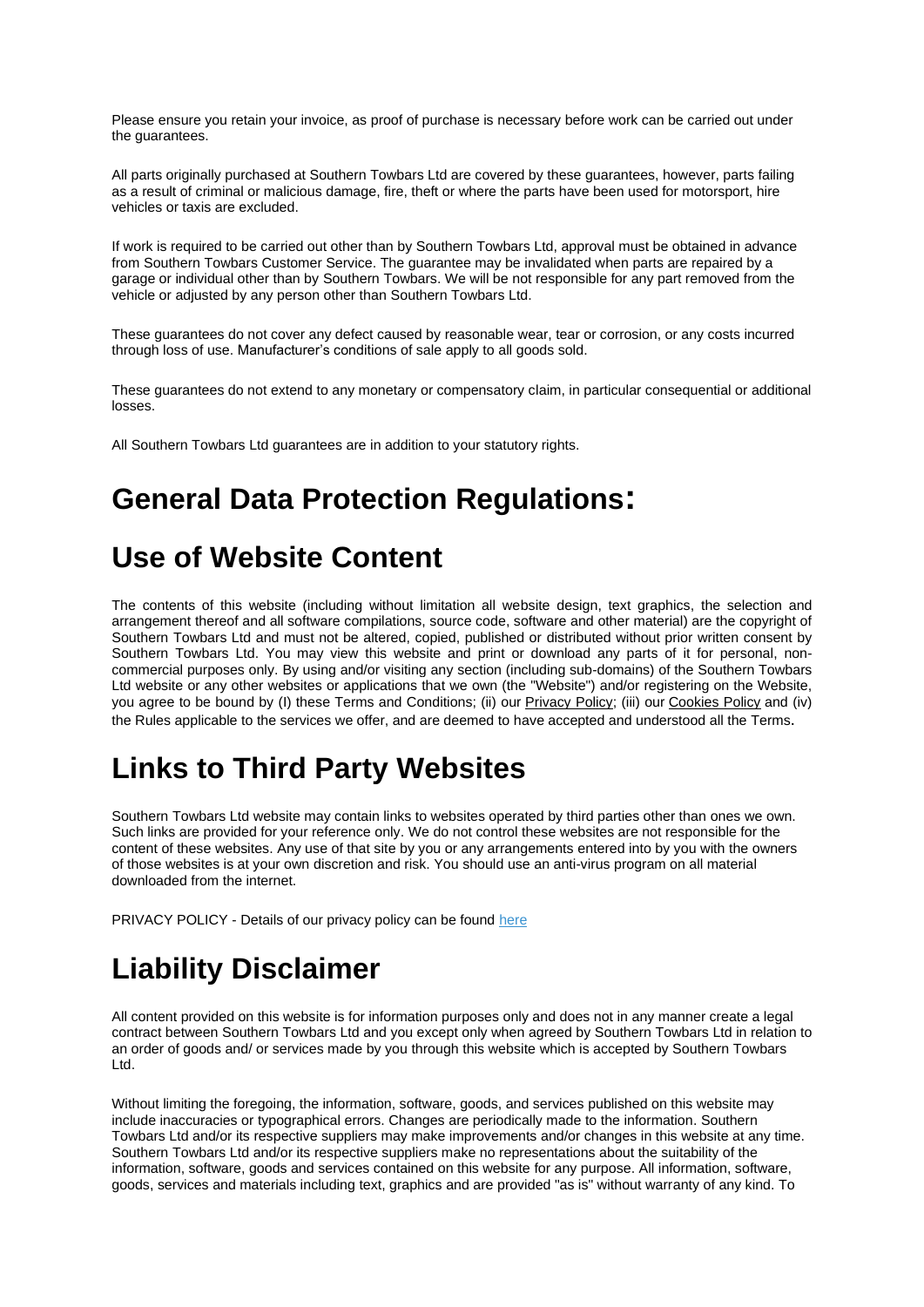the extent permitted by law, Southern Towbars Ltd and/or its respective suppliers hereby disclaim all warranties and conditions with regard to such information, software, goods and services, including all implied warranties and conditions of fitness for a particular purpose, title and non-infringement. Southern Towbars Ltd does not warrant that the information available via this site is accurate, complete or current.

In no event shall Southern Towbars Ltd and/or its suppliers be liable for any of the following losses or damage (whether such damage or losses were foreseen, foreseeable, known or otherwise): (a) loss of data; (b) loss of revenue or anticipated profits; (c) loss of business; (d) loss of opportunity; (e) loss of goodwill or injury to reputation; (f) losses suffered by third parties; or (g) any direct, indirect, punitive, incidental, special exemplary or consequential damages arising out of or in any way connected with the use of this website or with the delay or inability to use this website, for any information, obtained through this website, or otherwise arising out of the use of this website, whether based on contract, tort, strict liability or otherwise provided that none of the foregoing and/ or nothing in these terms limits or excludes Southern Towbars Ltd liability for death or personal injury caused by its proven negligence.

You warrant to Southern Towbars Ltd that you will not use this website for any purpose that is unlawful or prohibited by these terms, conditions, and notices. It is always recommended for you to run anti-virus program on all material downloaded from the internet.

#### **Governing Law and Jurisdiction**

These terms are governed by and shall by interpreted in accordance with the laws of England and Wales. You hereby consent to the exclusive jurisdiction and venue of courts in England and Wales in all disputes arising out of or relating to the use of this website. Use of this website is unauthorised in any jurisdiction that does not give effect to all provisions of these terms and conditions.

#### **Updates**

Southern Towbars LTD reserves the right to add, remove or amend the terms and conditions contained in this site without prior notice.

# **Relationship of Parties and Third-Party Rights**

You agree that no joint venture, partnership, employment, or agency relationship exists between you and Southern Towbars Ltd as a result of the use of this website. Only you and Southern Towbars Ltd shall be entitled to enforce these Terms and Conditions. No third party shall be entitled to enforce any of the terms, whether by virtue of the Contracts (Rights of Third Parties) Act 1999 or otherwise.

# **Severance**

If any part of these terms are determined to be invalid or unenforceable pursuant to applicable law including, but not limited to, the warranty disclaimers and liability limitations set forth above, then the invalid or unenforceable provision will be deemed superseded by a valid, enforceable provision that most closely matches the intent of the original provision and the remainder of these terms shall continue in effect.

# **Entire Agreement**

These terms are the only terms upon which Southern Towbars Ltd are prepared to deal with a purchaser through this website and they shall govern the contract arising from any order made through this website that is accepted by Southern Towbars Ltd to the entire exclusion of all other terms or conditions.

These terms constitute the entire agreement between the user and Southern Towbars Ltd with respect to the use of this website and they supersede all prior communications and proposals.